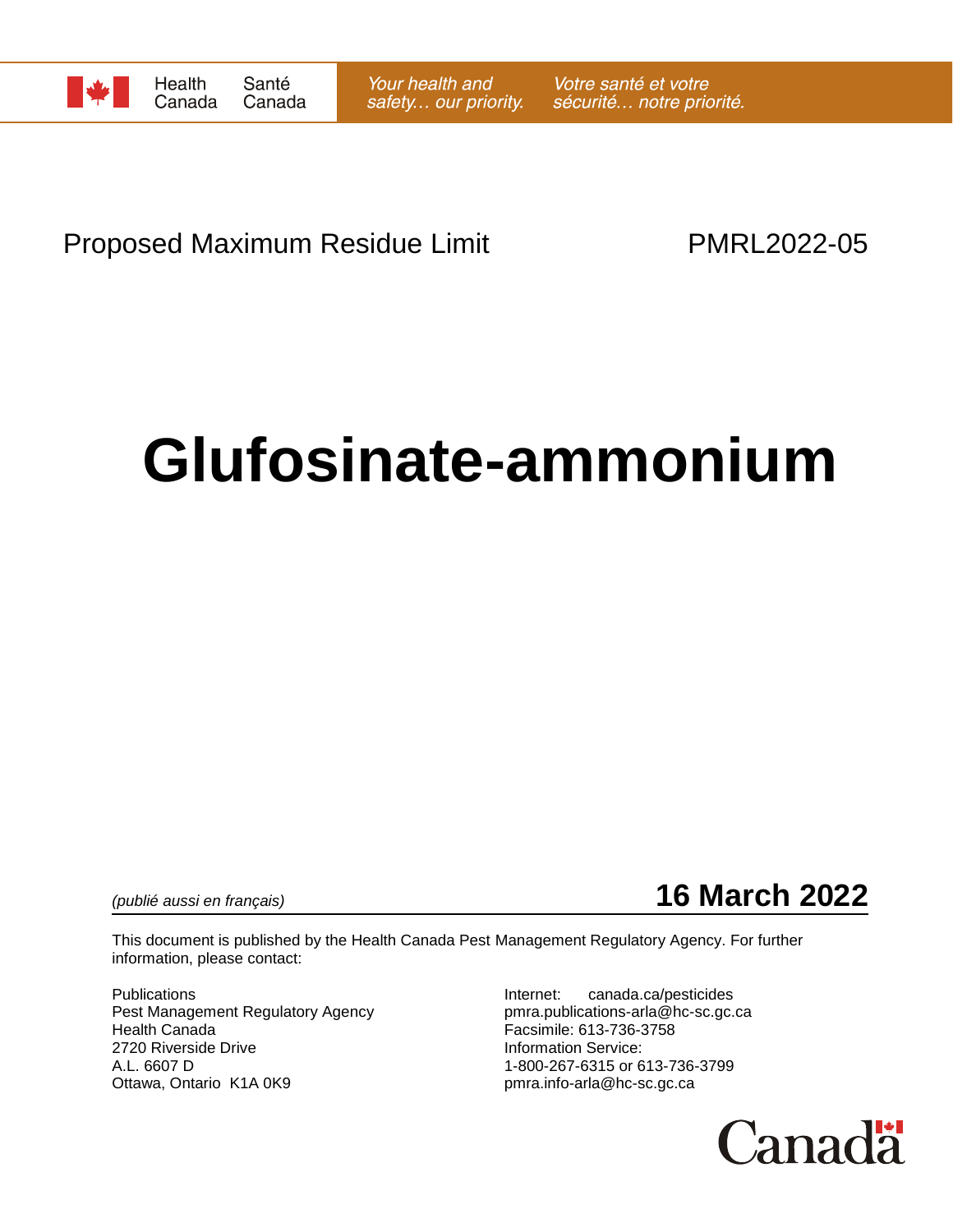ISSN: 1925-0835 (print) 1925-0843 (online)

Catalogue number: H113-24/2022-5E (print version) H113-24/2022-5E-PDF (PDF version)

#### **© Her Majesty the Queen in Right of Canada, as represented by the Minister of Health Canada, 2022**

All rights reserved. No part of this information (publication or product) may be reproduced or transmitted in any form or by any means, electronic, mechanical, photocopying, recording or otherwise, or stored in a retrieval system, without prior written permission of Health Canada, Ottawa, Ontario K1A 0K9.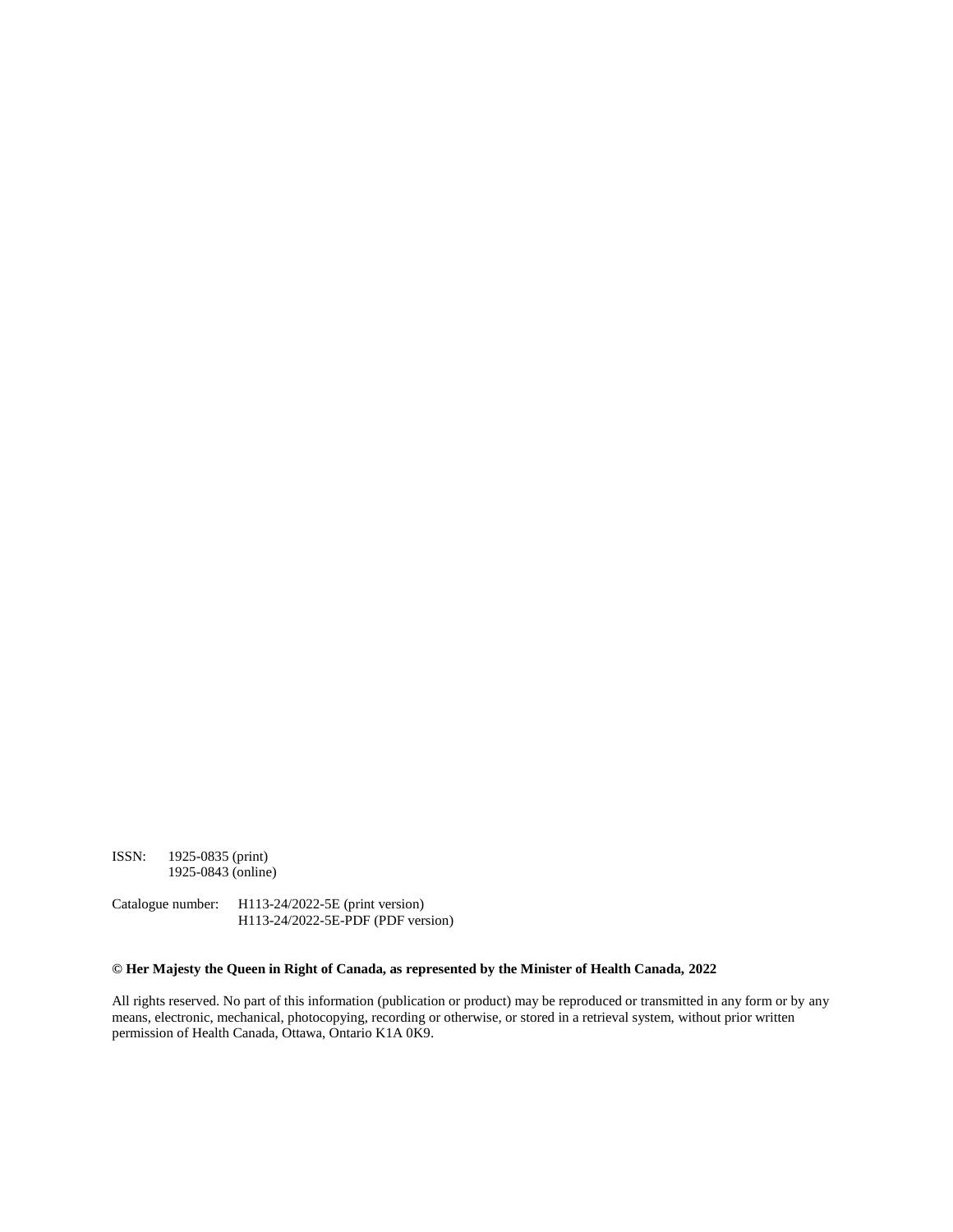## **Purpose of consultation**

Maximum residue limits (MRLs)<sup>1</sup> for **imported** commodities are being proposed for the pesticide glufosinate-ammonium as part of the following application under submission number 2018-0708, in order to permit the import and sale of food in Canada that could contain glufosinate-ammonium residues. This import MRL proposal does not result in a change of the current approved conditions of use of glufosinate-ammonium in Canada.

Under the authority of the *[Pest Control Products Act](https://laws-lois.justice.gc.ca/eng/acts/P-9.01/)*, Health Canada's Pest Management Regulatory Agency (PMRA) is proposing acceptability of the proposed MRLs for glufosinateammonium on various imported commodities, which is used to control or suppress certain weeds.

Glufosinate-ammonium is an herbicide currently registered in Canada for use on various commodities.

Health Canada has determined the quantity of residues that may remain in or on the imported commodities when glufosinate-ammonium is used according to the label directions of the exporting country, and that such residues will not be a concern to human health. Therefore, the foods containing residues resulting from this use are safe to eat, and MRLs are being proposed as a result of this assessment. A summary of the field trial data used to support the proposed MRLs can be found in Appendix I.

## **Dietary health assessment**

In assessing the risk of a pesticide, Health Canada combines information on pesticide toxicity with information on the degree and duration of dietary exposure to the pesticide residue from food. The risk assessment process involves four distinct steps:

- 1) Identifying the toxicology hazards posed by the pesticide;
- 2) Determining the "acceptable dietary level" for Canadians (including all vulnerable populations), which is protective of adverse health effects;
- 3) Estimating human dietary exposure to the pesticide from all applicable sources (domestic and imported commodities); and
- 4) Characterizing human risk by comparing the estimated human dietary exposure to the acceptable dietary level.

Health Canada must determine the quantity of residues that could remain in or on the imported food commodities when the pesticide is used according to label directions in the exporting country, and that such residues will not be a concern to human health (Steps 3 and 4 above). If estimated human exposure is less than or equal to the acceptable level (developed in Step 2 above), Health Canada concludes that consuming residues resulting from use according to label directions approved in the foreign country is not a health concern. The proposed MRL is then subject to consultation to legally specify the MRL on the corresponding imported commodity.

 $\mathbf{1}$ A maximum residue limit (MRL) is the maximum amount of residue that may remain in or on food when a pesticide is used according to label directions.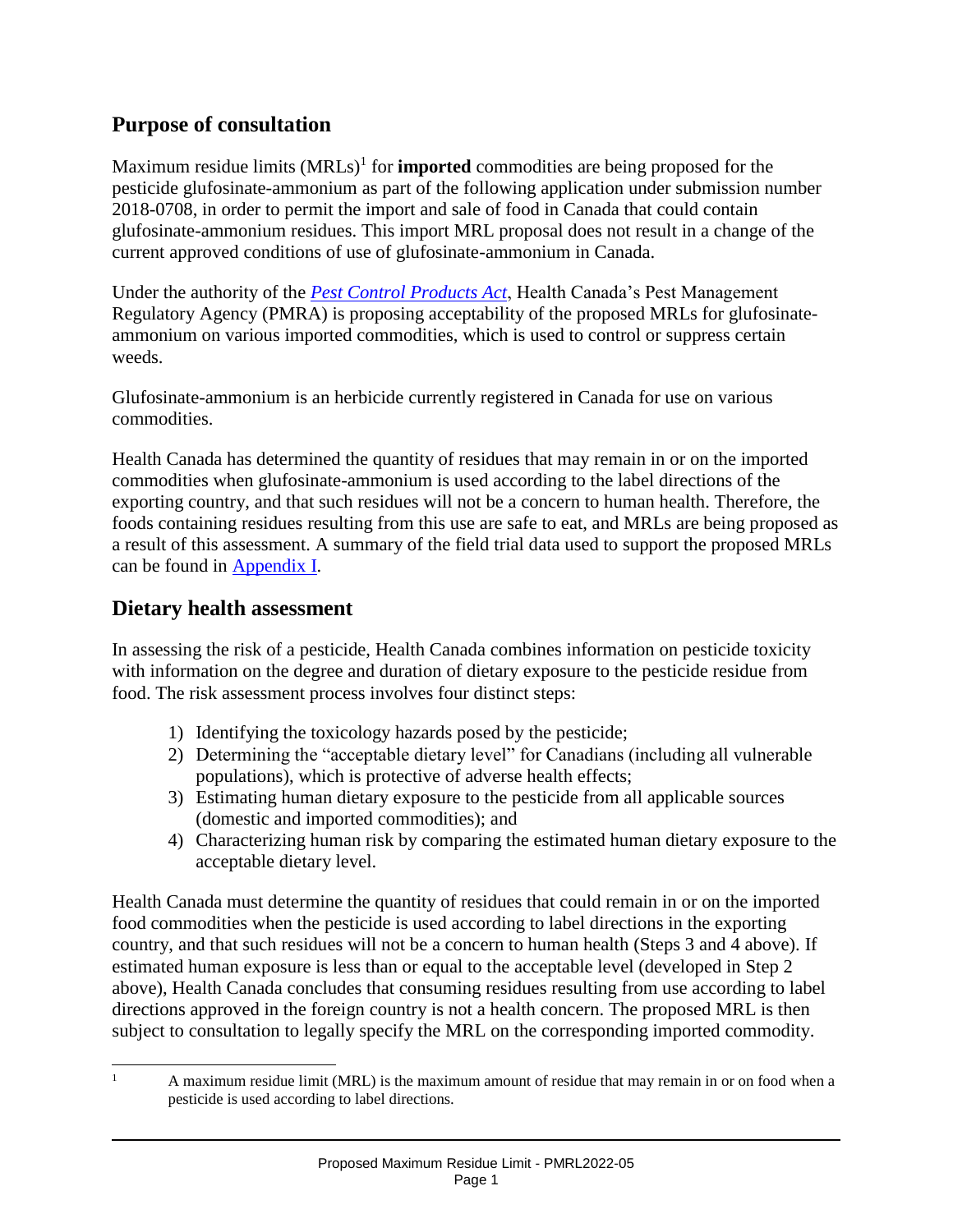An MRL applies to the identified raw agricultural food commodity as well as to any processed food product that contains it, except in certain instances where different MRLs are specified for the raw agricultural commodity and its processed product(s).

Consultation on the proposed MRLs for glufosinate-ammonium on imported commodities is being conducted via this document. Health Canada invites the public to submit written comments on the proposed MRLs for glufosinate ammonium in accordance with the process outlined in the Next Steps section of this document.

To comply with Canada's international trade obligations, consultation on the proposed MRLs is also being conducted internationally by notifying the [World Trade Organization,](http://www.wto.org/) as coordinated by [Canada's Notification Authority and Enquiry Point.](http://www.international.gc.ca/trade-agreements-accords-commerciaux/wto-omc/enquiry.aspx?lang=eng)

## **Proposed MRLs**

The proposed MRLs, to be added to the MRLs already established for glufosinate-ammonium are summarized in Table 1.

| <b>Common</b><br>name    | <b>Residue definition</b>                                                                                                                                                                                                                                                     | <b>MRL</b><br>$(ppm)^1$ | <b>Food commodity</b>          |
|--------------------------|-------------------------------------------------------------------------------------------------------------------------------------------------------------------------------------------------------------------------------------------------------------------------------|-------------------------|--------------------------------|
| Glufosinate-<br>ammonium | 2-amino-4-(hydroxymethylphosphinyl)butanoic<br>acid monoammonium salt, including the<br>metabolites propanoic acid, 3-<br>(hydroxymethylphosphinyl) and 2-<br>(acetylamino)-4-(hydroxymethylphosphinyl)<br>butanoic acid (expressed as glufosinate free-<br>acid equivalents) | 0.6                     | Avocados                       |
|                          |                                                                                                                                                                                                                                                                               | 0.5                     | Tea (dried leaves)             |
|                          |                                                                                                                                                                                                                                                                               | 0.1                     | Green coffee beans,<br>mangoes |

#### **Table 1 Proposed maximum residue limits for glufosinate-ammonium**

 $<sup>1</sup>$  ppm = parts per million</sup>

MRLs established in Canada may be found using the [Maximum Residue Limit Database](http://pr-rp.hc-sc.gc.ca/mrl-lrm/index-eng.php) on the [Maximum Residue Limits for Pesticides](https://www.canada.ca/en/health-canada/services/consumer-product-safety/pesticides-pest-management/public/protecting-your-health-environment/pesticides-food/maximum-residue-limits-pesticides.html) webpage. The database allows users to search for established MRLs, regulated under the *Pest Control Products Act*, both for pesticides or for food commodities.

## **International situation and trade implications**

MRLs may vary from one country to another for a number of reasons, including differences in pesticide use patterns and the geographical locations of the crop field trials used to generate residue chemistry data.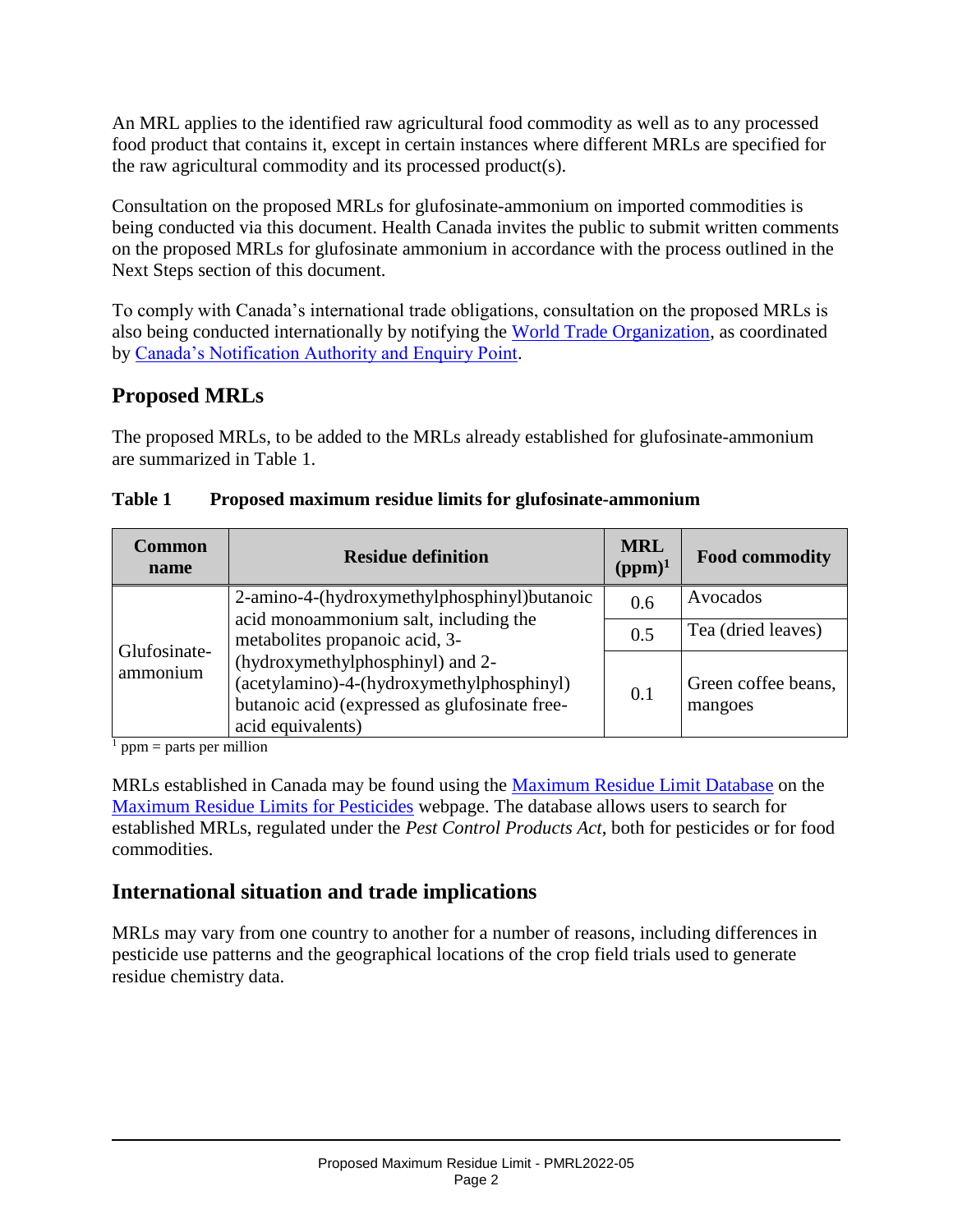Table 2 compares the MRLs proposed for glufosinate-ammonium in Canada with corresponding American tolerances and Codex MRLs.<sup>2</sup> A listing of established Codex MRLs is available on the Codex Alimentarius [Pesticide Index](http://www.fao.org/fao-who-codexalimentarius/codex-texts/dbs/pestres/pesticides/en/) webpage, by pesticide or commodity. Currently, there are no American tolerances listed for glufosinate-ammonium in or on the petitioned commodities on the [Electronic Code of Federal Regulations,](https://www.ecfr.gov/current/title-40/chapter-I/subchapter-E/part-180) 40 CFR Part 180.

#### **Table 2 Comparison of proposed Canadian MRLs, American Tolerances and Codex MRLs (where different)**

| <b>Food commodity</b> | <b>Canadian MRL</b><br>(ppm) | <b>American Tolerance</b><br>(ppm) | Codex MRL (ppm)                         |
|-----------------------|------------------------------|------------------------------------|-----------------------------------------|
| Avocados              | 0.6                          | Not established                    | 0.1 (tropical fruits)<br>inedible peel) |
| Tea (dried leaves)    | 0.5                          | Not established                    | Not established                         |
| Mangoes               | 0.1                          | Not established                    | 0.1 (tropical fruits<br>inedible peel)  |
| Green coffee beans    |                              | Not established                    | 0.1                                     |

## **Next steps**

Health Canada invites the public to submit written comments on the proposed MRLs for glufosinate-ammonium up to 75 days from the date of publication of this document. Please forward your comments to Publications (see the contact information on the cover page of this document). Health Canada will consider all comments received and a science-based approach will be applied in making a final decision on the proposed MRLs. Comments received will be addressed in a separate document linked to this PMRL. The established MRLs will be legally in effect as of the date that they are entered into the [Maximum Residue Limit Database.](http://pr-rp.hc-sc.gc.ca/mrl-lrm/index-eng.php)

 $\overline{2}$ <sup>2</sup> The Codex Alimentarius Commission is an international organization under the auspices of the United Nations that develops international food standards, including MRLs.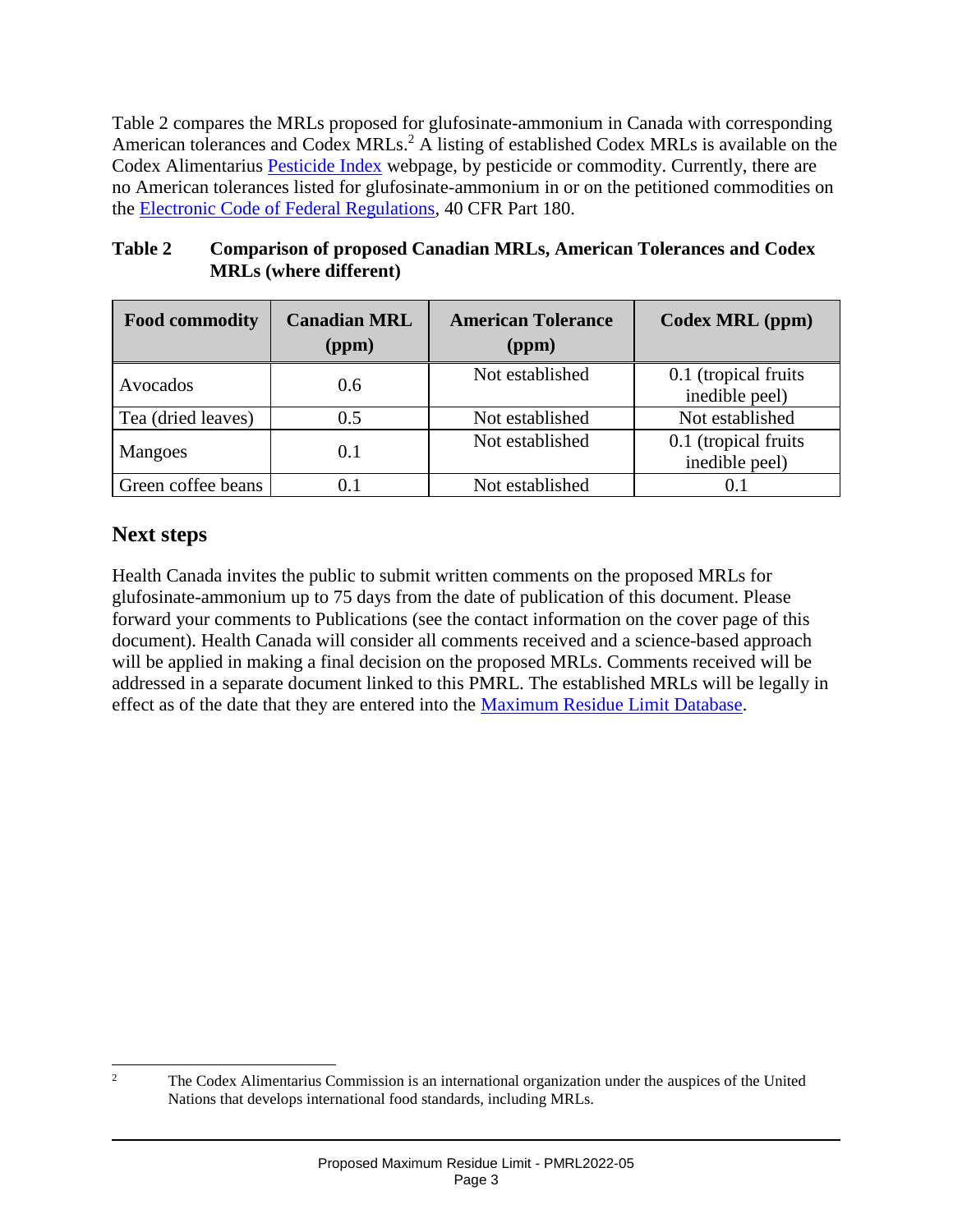## **Appendix I**

#### **Summary of field trial data used to support the proposed maximum residue limits**

Residue data for glufosinate-ammonium were submitted to support the maximum residue limits on imported avocados, mangoes, green coffee beans and tea (dried leaves). In addition, processing studies in treated green coffee beans and tea (dried leaves) were reviewed to determine the potential for concentration of residues of glufosinate-ammonium into processed commodities.

#### **Dietary risk assessment results**

Studies in laboratory animals showed no acute health effects. Consequently, a single dose of glufosinate-ammonium is not likely to cause acute health effects in the general population (including infants and children).

Chronic dietary (food plus drinking water) intake estimates indicated that the general population and all population subgroups are exposed to less than 55% of the acceptable daily intake, and therefore are not a health concern.

#### **Maximum residue limits**

The recommendation for maximum residue limits (MRLs) for glufosinate-ammonium was based upon the residues observed in crop commodities treated according to label directions in the exporting country, and the guidance provided in the [OECD MRL Calculator.](http://www.oecd.org/env/chemicalsafetyandbiosafety/agriculturalpesticidesandbiocides/oecdmaximumresiduelimitcalculator.htm) Table A1 summarizes the residue data used to calculate the proposed MRLs for imported avocados, mangoes, green coffee beans, and tea (dried leaves).

| <b>Table A1</b><br>Summary of field trial and processing data used to support the MRLs |  |
|----------------------------------------------------------------------------------------|--|
|----------------------------------------------------------------------------------------|--|

| <b>Commodity</b>      | <b>Application</b><br>method/Total<br>application<br>rate<br>$(kg \text{ ai/ha})^1$ | <b>Preharvest</b><br><i>interval</i><br>(days) | Lowest<br>average<br>field trial<br>residues <sup>2</sup><br>(ppm) | <b>Highest</b><br>average<br>field trial<br>residues <sup>2</sup><br>(ppm) | <b>Experimental</b><br>processing<br>factor                            |
|-----------------------|-------------------------------------------------------------------------------------|------------------------------------------------|--------------------------------------------------------------------|----------------------------------------------------------------------------|------------------------------------------------------------------------|
| Avocados              | Ground<br>spray/ $3.0$                                                              | $\overline{0}$                                 | < 0.030                                                            | 0.300                                                                      | Not required                                                           |
| <b>Mangoes</b>        | Ground<br>spray/2.9-3.1                                                             | $\overline{0}$                                 | < 0.030                                                            | < 0.030                                                                    | Not required                                                           |
| Green coffee<br>beans | Post-emergence<br>directed spray<br>along crop<br>$line/0.591-$<br>0.623            | 20                                             | < 0.030                                                            | < 0.030                                                                    | Instant coffee:<br>$1.3\times$<br>Roasted coffee<br>beans: $1.5\times$ |
| Tea (dried<br>leaves) | Soil directed<br>spray/2.6-2.7                                                      | $10 - 11$                                      | < 0.030                                                            | 0.048                                                                      | Instant tea: $2.0\times$                                               |

 $\frac{1}{1}$  kg ai/ha = kilograms of active ingredient per hectare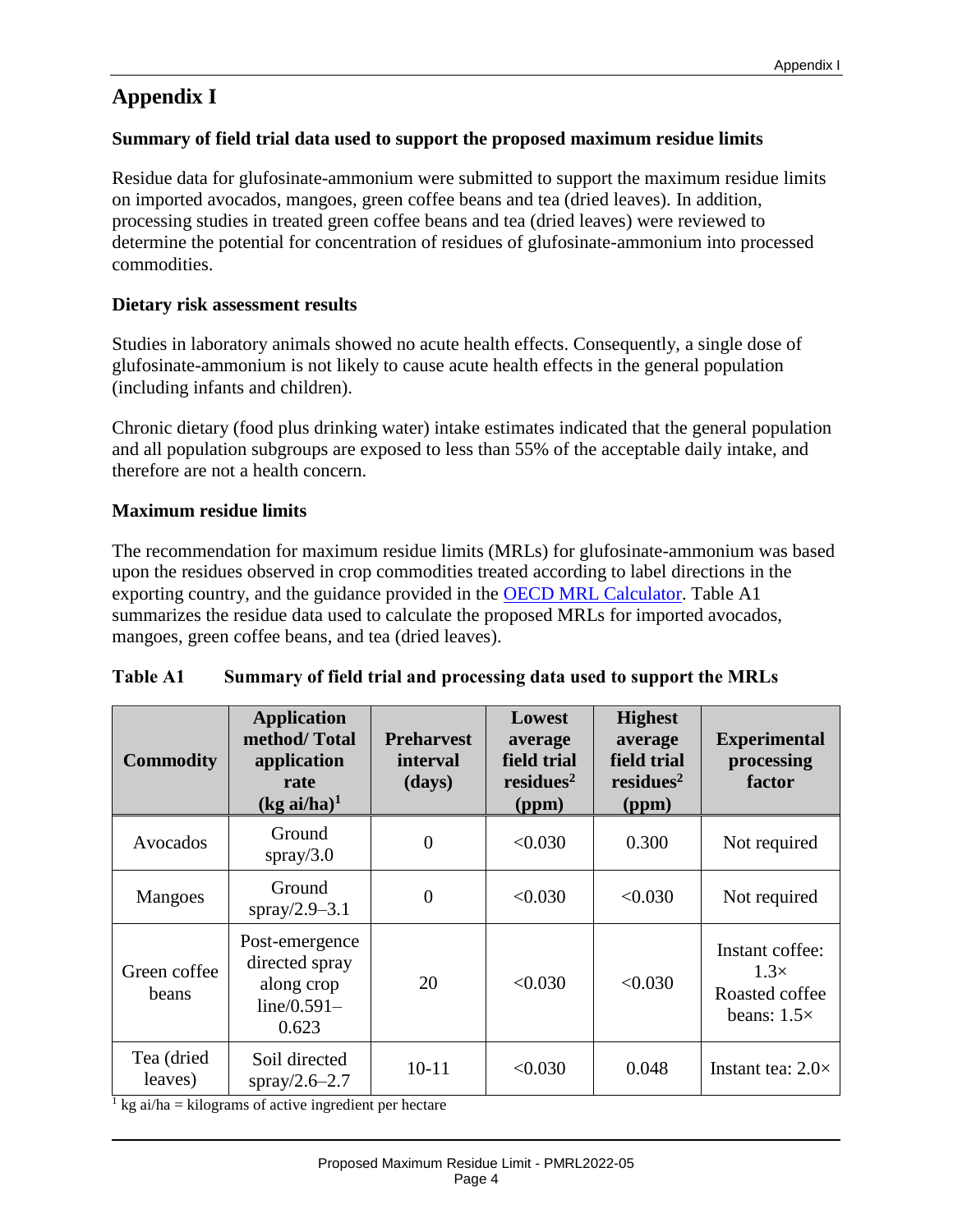<sup>2</sup> Total glufosinate, calculated as the sum of glufosinate, glufosinate propanoic acid and *N*-acetyl glufosinate, expressed as glufosinate free-acid equivalents.

Following the review of all available data, MRLs as proposed in Table 1 are recommended to cover total residues of glufosinate-ammonium. Dietary risks from exposure to total residues of glufosinate-ammonium in these imported crop commodities at the proposed MRLs were shown to be acceptable for the general population and all subpopulations, including infants, children, adults and seniors. Thus the imported foods that contain residues as listed in Table 1 are considered safe to eat.